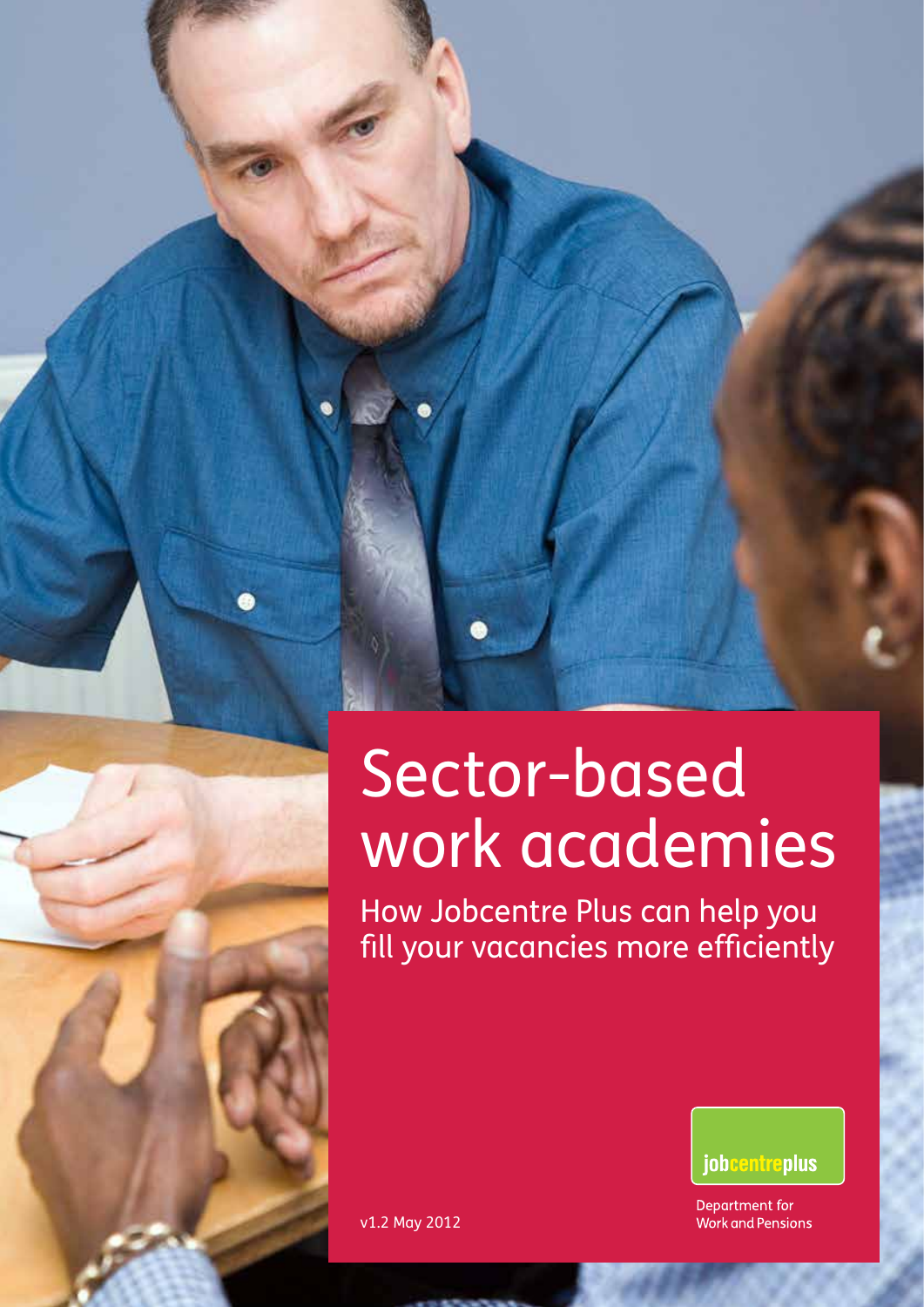### Sector-based work academies – a way to create a skilled workforce for your business

### **What are sector-based work academies?**

The Government has introduced a new range of measures to help get Britain working. Sector-based work academies are one of those measures available in England\* to help those who are ready for work and receiving benefits to secure employment. They are designed to help meet your immediate and future recruitment needs as well as to recruit a workforce with the right skills to sustain and grow your business.

A sector-based work academy can last up to six weeks and has three key components:

- $\blacksquare$  Pre-employment training- relevant to the needs of your business and sector
- $\blacksquare$  A work experience placement of great benefit to both the individual and a business
- $\blacksquare$  A guaranteed job interview

The key feature of sector-based work academies is that they offer a flexible approach and can be adapted to meet the needs of your business.

If you are unable to offer all three components, we may be able to work with you to overcome this – such as enabling you to join together with other employers as a consortium approach.

Participants will remain on benefit throughout the period of the sector-based work academy and Jobcentre Plus will pay any travel and childcare costs whilst they are on the work experience placement. There is no direct cost to an employer for sector-based work academies as the costs are covered by government funding.

#### **Pre-employment training**

The Government is committed to ensuring that people looking for employment have the essential skills to succeed in the workplace. Jobcentre Plus, colleges and other training providers want to work with employers like you to design the content of sector specific training to meet the needs of your business and those of the local labour market. The training is fully funded through the Skills Funding Agency\* and delivered by Further Education colleges and training providers. The training will enable participants to undertake units on the Qualifications and Credit Framework. It will also be possible for your business to deliver the training without public funding.

<sup>\*</sup>Skills and further education is a devolved policy area and sector-based work academies are available in Scotland funded through Scottish Government or other partner organisations. Similar support is available through the 'Routeways to Work' programme for claimants in Wales.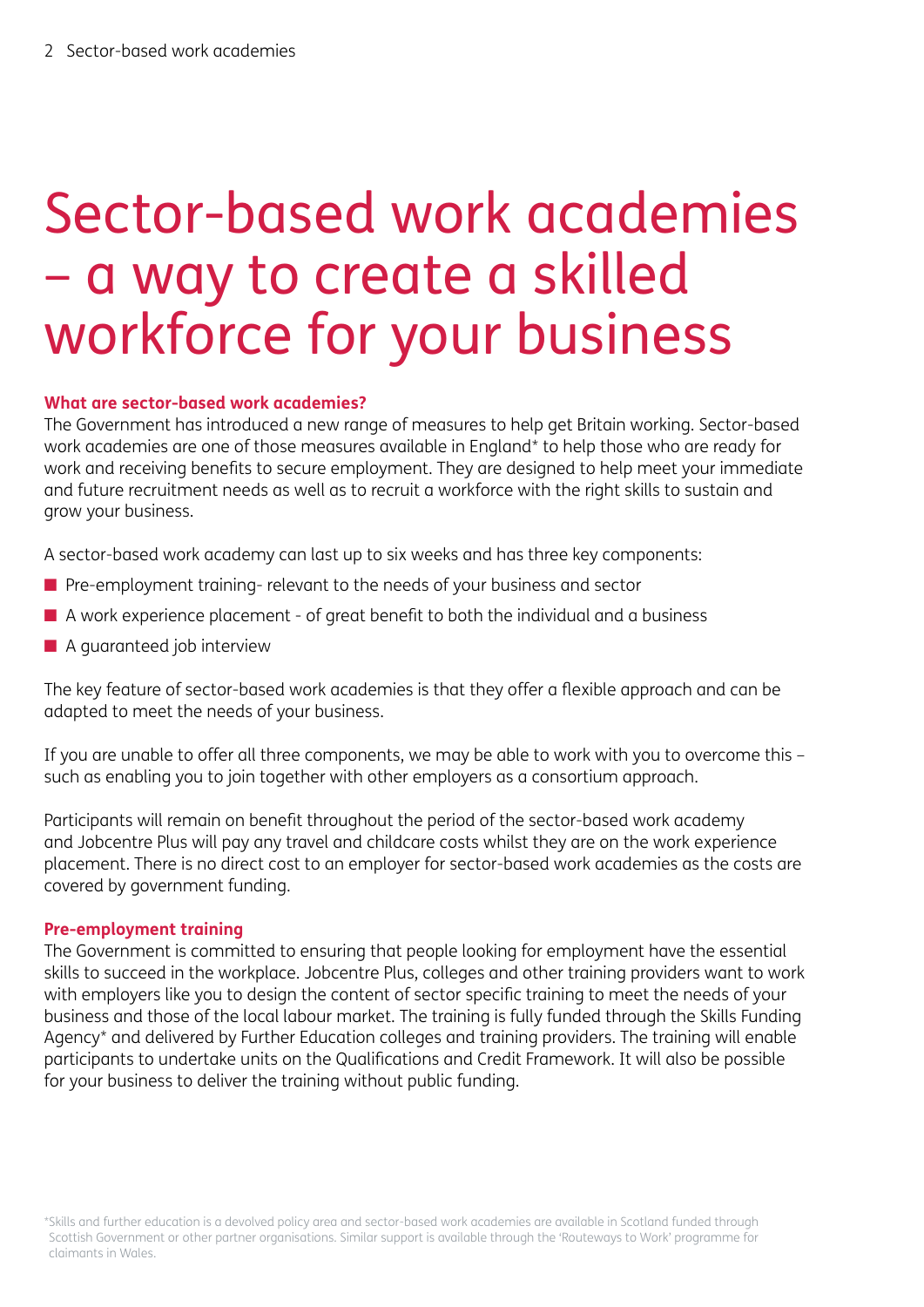### **Work experience placement**

A work experience placement in your business will enable participants to develop their skills and have the opportunity to work in a real environment. The length of a work experience placement is determined at the initial discussion between you and Jobcentre Plus and it provides invaluable benefits for both businesses and individuals participating in a sector-based work academy.

The key principle to supporting participants during the placement should be to treat them as regular employees as far as possible whilst they remain on benefits, but recognising that they may initially need additional coaching and supervision. Preparing for the work experience placement will ensure that you and the participant will get the most from this experience

In order for businesses and individuals to both benefit from the work placement element we would ask that you:

- $\blacksquare$  Explain what you need them to do
- $\blacksquare$  Inform them of management and reporting arrangements
- $\blacksquare$  Facilitate positive working relationships
- $\blacksquare$  Provide an overview of your business and its values and culture
- $\blacksquare$  Give a tour of the workplace
- $\blacksquare$  Provide guidance on using any equipment
- $\blacksquare$  Provide guidance on health and safety
- $\blacksquare$  Explain standard workplace practices such as, security procedures, dress code, sick leave/ absences, lunch and break times.

#### **Guaranteed job interview**

A guaranteed job interview for one of your vacancies will provide participants with valuable interview experience.

You may also want to consider whether an apprenticeship opportunity would be of benefit to your business at this time. As the participant will be part qualified you may wish to consider employing them on an Apprenticeship to finish their training. You can find out more about apprenticeships at [www.apprenticeships.org.uk](http://www.apprenticeships.org.uk) or you can discuss this with Jobcentre Plus who will be able to provide you with more information.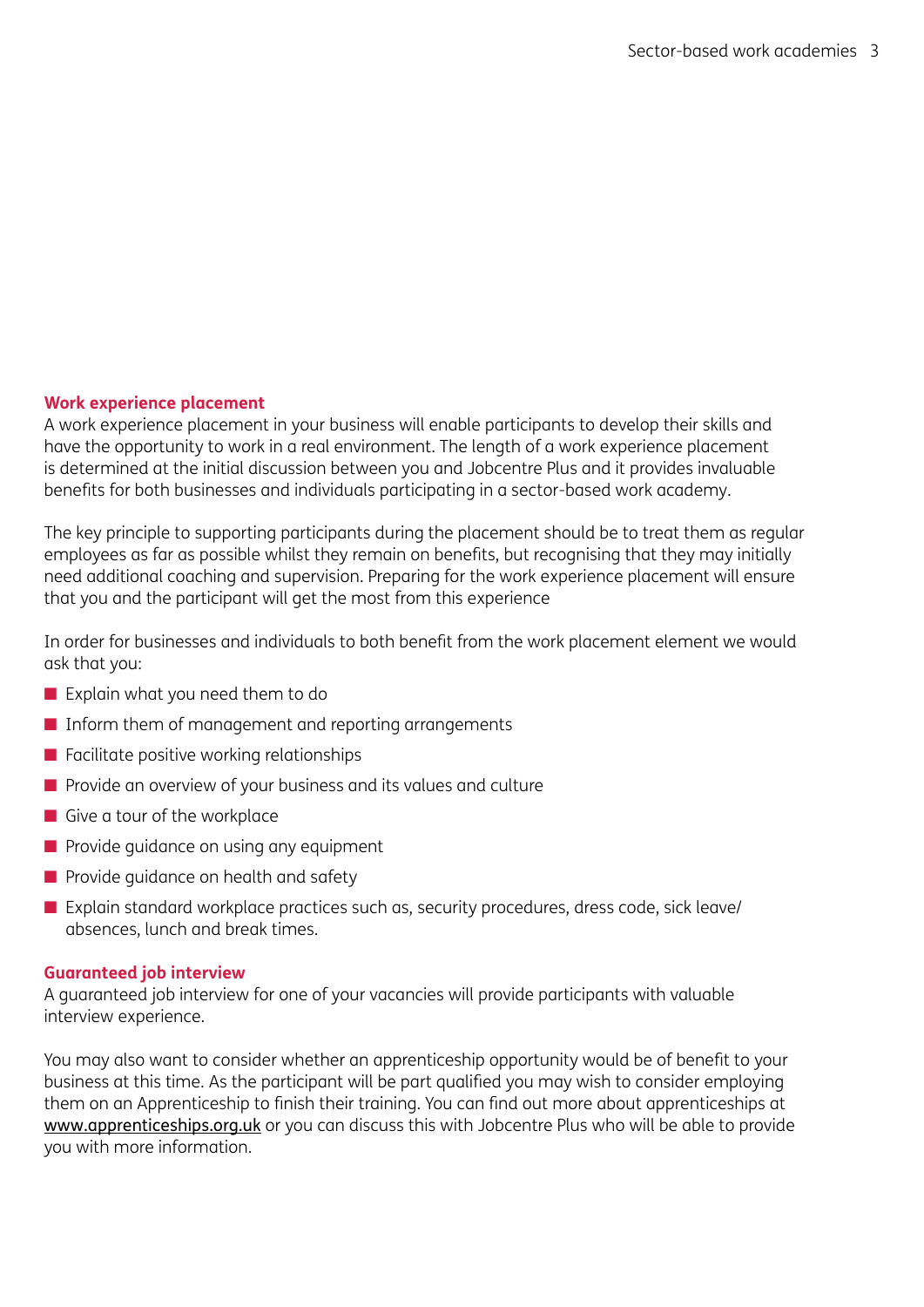# Why should you get involved?

### **Your business could benefit from being part of sector-based work academies for the following reasons:**

- $\blacksquare$  This is a flexible programme that can be tailored to meet your recruitment needs
- $\blacksquare$  You can recruit staff with the right training and skills from the outset developed through fully funded pre-employment training
- $\blacksquare$  We will work with you to understand what skills you need recruits to have this will help ensure that the pre-employment training is fit for purpose
- $\blacksquare$  An opportunity to provide work experience placement for potential employees to ensure they are suited to that type of role and your company
- $\blacksquare$  Work experience placements allow developmental opportunities for existing employees for example, by developing their mentoring, supervisory and coaching skills
- $\blacksquare$  Reduces the risks within the overall process of recruiting new employees
- An opportunity for positive publicity to show how like-minded businesses are working together to meet their social responsibilities

### **How a sector-based work academy could operate**

Jobcentre Plus has been working with employers in two areas of the country to test the sectorbased work academy approach. Below is an example from one employer who has had success in recruiting by this method.

Wates Construction in partnership with their social enterprise partner, Atom Community Regeneration has found using sector-based work academies an excellent way to find the right people for their regeneration projects.

Working closely with the Skills Funding Agency and Liverpool College they were able to decide on exactly the right sort of training required for their supply chain partners and in doing so were able to effectively recruit from the outset.

After two weeks of skills training in a local college and part-time work experience for a further two weeks which included a guaranteed job interview on completion, Wates and their supply chain partners interviewed 15 people of which 11 were offered employment opportunities.

Wesley Allmark- Project Director from Wates Construction said. "The combination of training and site experience has delivered exactly what we wanted. It has saved us valuable time not having to do the training ourselves and our recruits have hit the ground running. All candidates are showing great potential and I am confident that a solid career in construction is ahead of them."